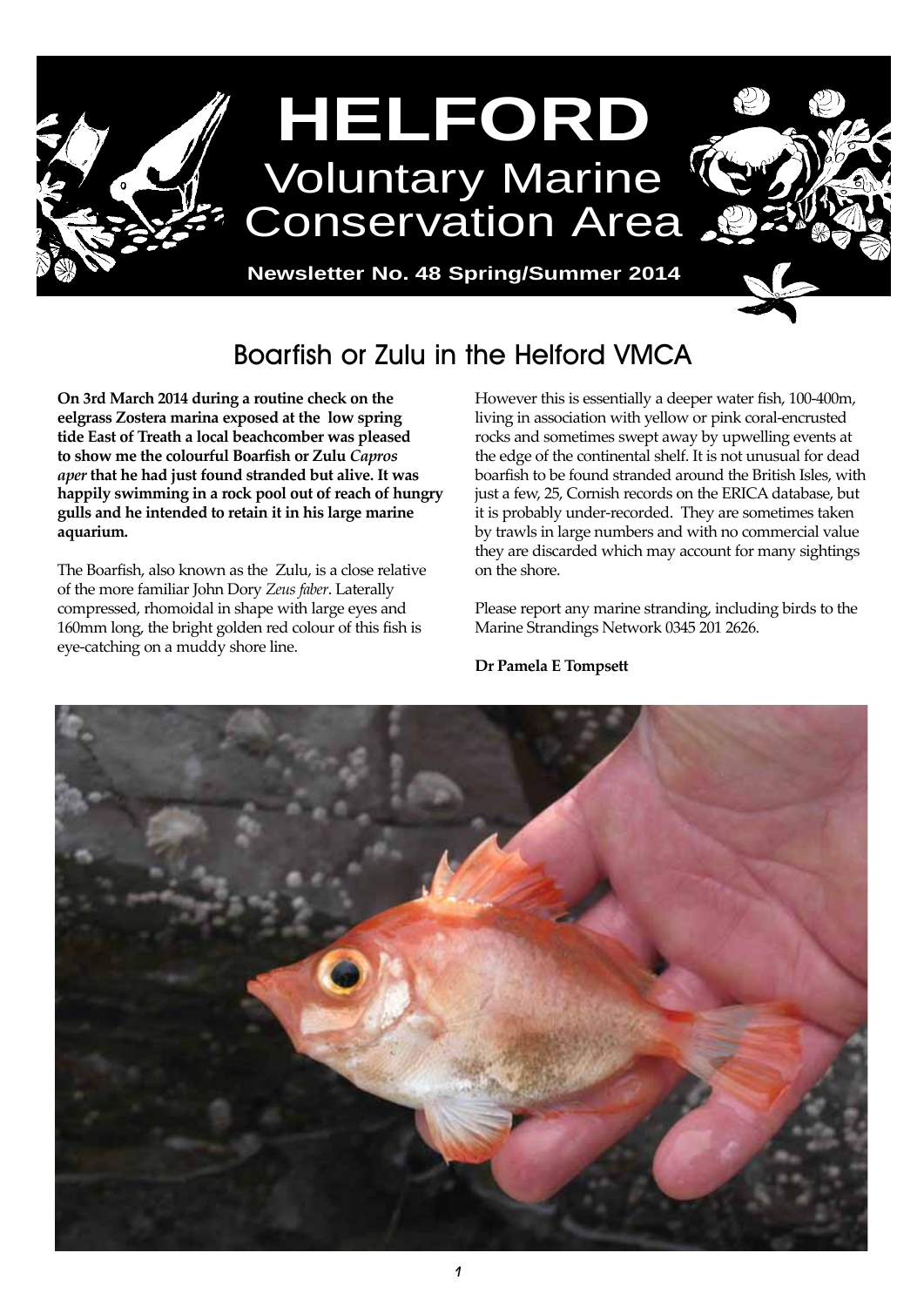# Helford Marine Conservation Group Annual Report for March 2013 to March 2014

### **The Advisory Section and Networking**

The advisory section quarterly meetings continue to be well attended, with a wide range of interests in the River, representing the National Trust, Natural England, Cornwall Inshore Fisheries and Conservation, Port Health Authority, local businesses, HMCG scientific advisors, local residents and landowners. Detailed reports of HMCG meetings are circulated widely, we currently have a mailing list of 52 giving everyone an opportunity to respond even if they cannot attend the meetings. Topics of discussion in the past year have included

- The planning proposals at Gweek Quay and recent change of ownership.
- The eelgrass beds off Grebe Beach and the continued maintenance of the voluntary no anchor zone.
- The revision of the fishing byelaws and what it may mean to the VMCA.
- The proposed Marine Conservation Zones.
- The proposed Falmouth to St Austell Bay Special Protection Area.
- The health of the shellfishery and water pollution.
- The illegal collection of shellfish for commercial purposes and netting in the river and its potential impact on both nursery stocks of fish and neighbourhood security. Netting fish in the river is of conservation and commercial fishery concern as it is a nursery for many species of fish including Bass, it is hoped that with the introduction of the proposed fishing byelaws it will be easier to monitor fishing vessels and clear up many of the 'grey areas' in fishing law.
- Protection and ongoing monitoring of the Helford Maerl bed.

Some of the advisory group are also on the Fal and Helford SAC advisory group too, keeping up with events in the Fal and making sure that our part of the SAC is not forgotten.

Last September our project, The Helford River-Capturing Hearts and Minds, funded by the Esmée Fairbairn Foundation ended, this grant funded our coordinator post for three years and we would like to extend our thanks to them for allowing us to work unhindered by financial concerns for all this time. This year we are exploring ideas for a new grant funded project looking at pollution sources and water quality.

Swansea University are investigating the propagation of eelgrass and have been down to take samples. Dr Richard Unsworth is leading on the Seagrass Restoration Project and will be down in December to present the project and tell us more about this vital habitat, see the 'What's on' leaflet for details. Cornwall Wildlife Trust's PANACHE project continues to support us directly by giving our volunteers opportunity for training in shore survey work and by keeping the profile of marine conservation high in the county.

We are very fortunate to share The National Trust's and Natural England's Wild Lizard project education officer, Claire Scott. Claire has focussed her efforts in the past year in forging links with the local schools and youth groups with activities on the river and we have been very pleased to have her on board.

 We rely on the generosity of local business to sponsor our leaflets and interpretation boards and funds raised from events and membership subscriptions as well as a vast amount of effort from volunteers working on the two committees. Thanks also for the continued support from the Cornwall Wildlife Trust and National Trust in all aspects of our work.



**David Muirhead**

### Unauthorised anchoring and mooring.

A vibrant rainbow hangs over St.Anthony. Photo by Annie Jenkin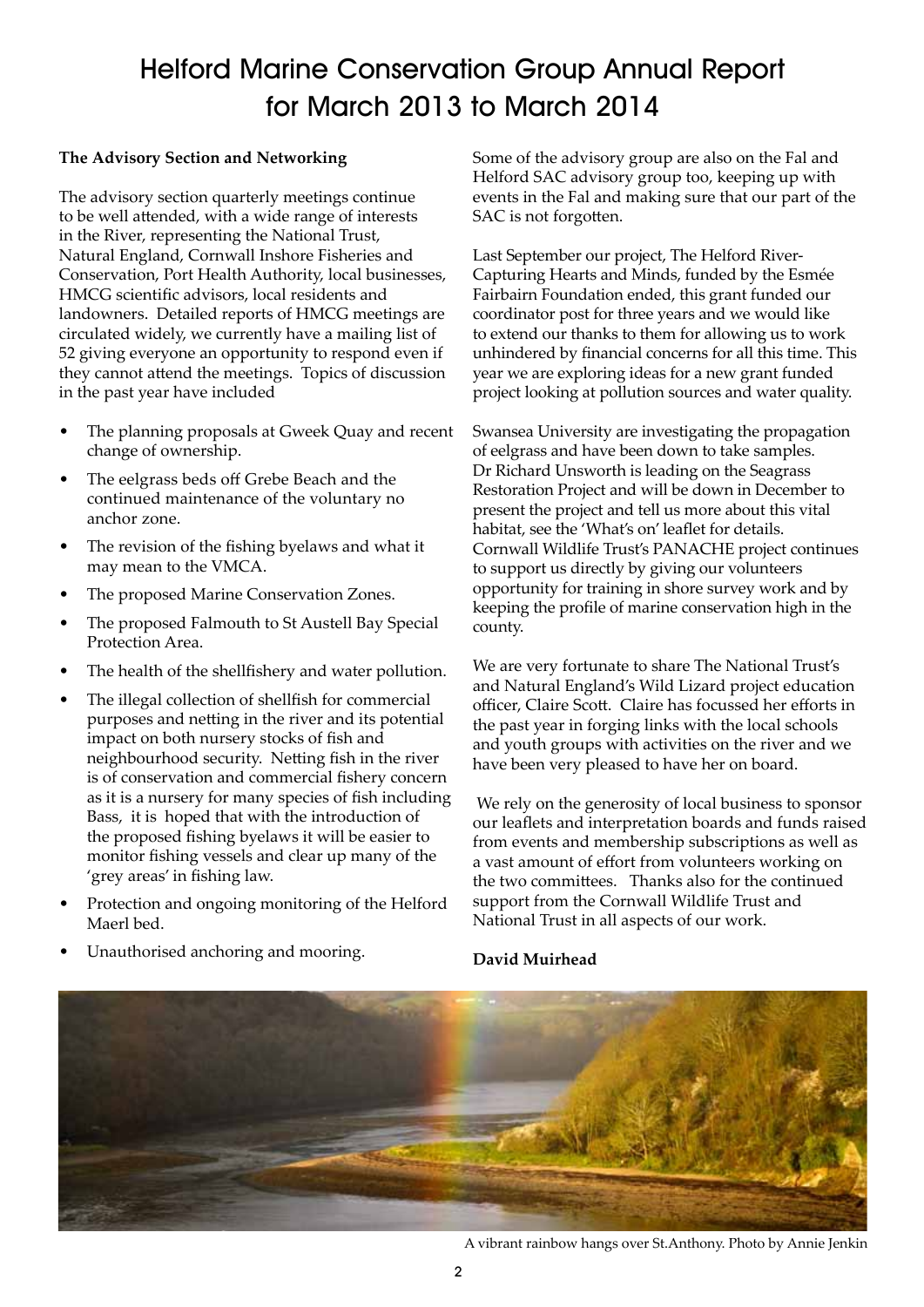## HMCG Members Committee, Chairman's Annual Report

### **Once again I am delighted to report an active year of events and activities.**

Overall the program was well attended and successful, having a good mixture of subjects and activities that hopefully provided interest for all.

The fully attended photographic day with David Chapman on 20 April had perfect conditions as well as location at Trebah. On 12 May, it rained on the sand sculpture event but this did not dampen the fun too much. That was not the case however on 22 June when we were forced to call off the Helford Conservation Cruise as the boat could not reach the Helford due to the high winds. After that it turned into the warm summer that we had hoped for even though it took time for the sea temperature to catch up with the season. We were fully booked for the Snorkel Safari on the 13 July. It was a beautiful day even though the water was on the cool side for July.

In August we had over 30 people enjoying the Rockpool Ramble and in September the BBQ and snorkel safari was fully attended with perfect snorkeling and BBQ conditions down on Durgan beach.

Our evening program of talks at Gweek, began in October with good attendance numbers to support the interesting speakers. The December fixture was the exception as we decided it was best to cancel this in view of the deaths of two of our past active members and illness on the committee at that time.

It was sad indeed to hear of the deaths of David Nightingale in late November and then of John Froggatt in early December. David was Chairman of the HMCG Members committee from the outset until about 5 years ago, playing a crucial role in establishing and developing it. John was also a founder committee member and active supporter right up to the point when he became too ill to attend functions. David and John made important contributions toward the protection of The Helford and will be missed.

The group have redesigned the "What's On" leaflet to promote the program of events for this year. This complements the design of the new information boards, all of which are now in place around the Helford. Apart from having a larger map, the new leaflet also includes some useful information and contact details, such as Marine Strandings, Fishing Rights, Fish Sizes, Eelgrass, Boatwatch, Pollution and others. We hope you find the new design helpful. This year the leaflet has been funded by The Duchy of Cornwall and we are most grateful for their support.

Our finances are healthy at present. However, our principal source of funding from the Esmée Fairbairn Foundation over recent years has now come to an end. We will still of course be able to continue existing activities, thanks to all of our membership and fundraising efforts, we are almost self sustaining, but always on the lookout for additional funds to support us.

In view of the fact that the Advisory and Members Groups' finances have become increasingly interchangeable, we are amalgamating the two sets of accounts. This will simplify administration and make it more manageable.

Membership: I guess it is stating the obvious to say that our membership is fundamental to what we do. Numbers have been remarkably steady for years but have reduced slowly in the last couple. Although we involve many more people than are members in our activities, it would be good to see more people joining.

The subs must represent the best value anywhere, remaining unchanged at £5 per person (£10 per family) and we have deliberately not recommended an increase in order to make it as attractive as possible to attract new members.

As an experiment we have been putting the new leaflet and a letter of invitation to join through doors around the area and this appears to be a good method of raising our profile. It would be really useful if any existing members could introduce new members so please spread the word!

Volunteers: activities continue with our wetlands bird surveying and monitoring and also our regular beach cleaning teamwork. Thanks to our volunteers we also attended local events in order to exhibit what we do and to promote the value of this uniquely beautiful area. This included attendance at some of the local regattas in 2013 and it is our intention to continue to promote our group in this way. If you would like a day out with us then please get in touch, it is good fun and 'many hands make light work'.

In conjunction with National Trust we have supported activities with local schools and youth groups to involve them in The Helford and give them appreciation of this special place.

During the year we have received reports of netting in the River and of commercial shellfish collection. It is good to have these reports as it helps us monitor activities, whether legal or not. We then pass the information on to interested parties and authorities.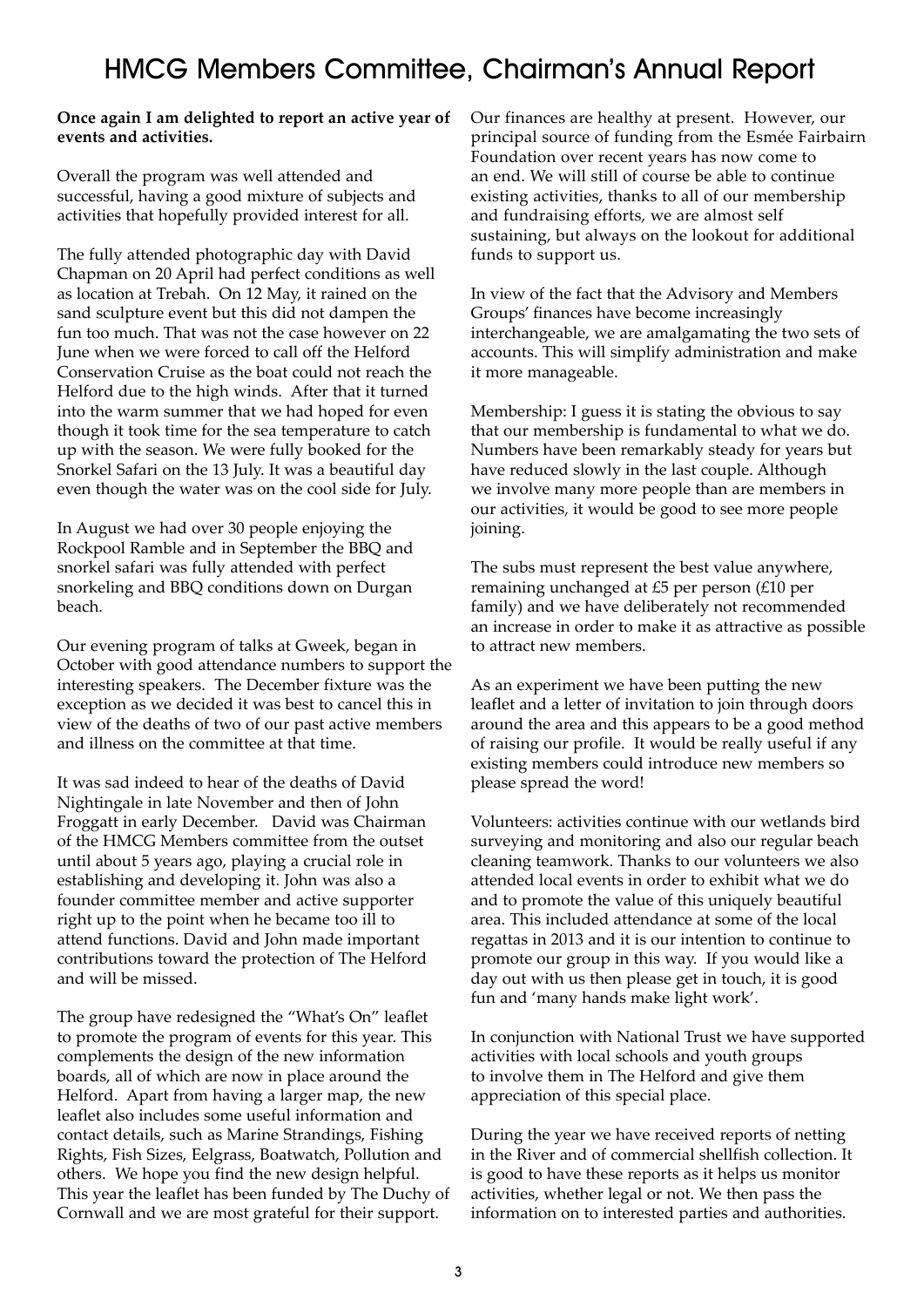Shellfish: the rights to shellfish are the property of The Duchy, who have leased them to the Oyster Farm. We report activities to them and Port Health Authority who are concerned that untreated Shellfish from the river do not get sold to the food industry.

Netting in The Helford is also an important conservation issue as it is an important nursery for commercial fish species. We will report activities when known to us and the new What's On leaflet has the number to call: Cornwall Inshore Fisheries Conservation Authority (CIFCA) 01736 336842. Again The Duchy owns the fishing rights to the majority of the river and any netting would need a license from them. We understand that they are not currently issuing licenses.

It has as you see been another active year with a lot of things going on. This is only possible with the help of many people and partner organisations. My thanks go to our committee members, past and present, to our volunteers, sponsors and partners. In particular to CWT for their continuing support in many ways and

to National Trust for helping with time, expertise and activity. Last but certainly not least, many thanks to our members and sponsors for continuing to support us. We welcome new members, volunteers and in particular anyone interested in joining the committee. The time involved can be as little or as much as you are happy to provide. Just contact any of us if you would like to discuss.

Looking forward to another active and interesting year.

Thank you for your support.

### **Dave Thomson Chairman Members Commitee**

### **P.s For Sale!**

The old display boards are available to anyone wanting to have one for their use at home. They make interesting displays of course but are rugged enough to make into table tops. Just add legs! We are asking just £20 each. A bargain!

## EVENT REPORT: FLOWERS WOODS AND WATER

We met in Helford Village car park on a fine Sunday afternoon for a guided walk with botanist Keith Spurgin. Twenty seven of us set off down through the village and up past pretty cottages and gardens stopping to admire the combination of wildflowers and garden escapes decorating the stone walls. We follow a narrow path into woodland where it opened out and we were able to admire the bluebells and reaching a stream, were able to find Opposite Leaved Golden Saxifrage, Ransoms and delicate Wood Sedge amongst others giving Keith free rein to share anecdotes on plant names and uses. We climbed the hill into a field where we learned about some of the names of species of bramble (Keith is currently writing a paper on them) in the hedge and learned that Elm species can be very difficult differentiate indeed!

We then walked through the ancient farmstead of Kestle Barton and turned right along a lane resplendent with wildflowers, stopping at regular intervals to quiz Keith on plant names. We then took a little lane down to Penarvon Cove finding the garden escape, Fringe Cups *Tellima grandiflora*, I was to find out later that it was a new record for the tetrad thanks to investigative work by Peter Ealey. We crossed the top of the cove and then back into the village by the Helford Passage ferry, finishing back in the car park by the cafe. Huge thanks to Keith for sharing a little his vast knowledge of plants and I suppose what they now call ethnobotany with us in such an interesting way.

**Sue Scott**



Photo by Dr Peter Ealey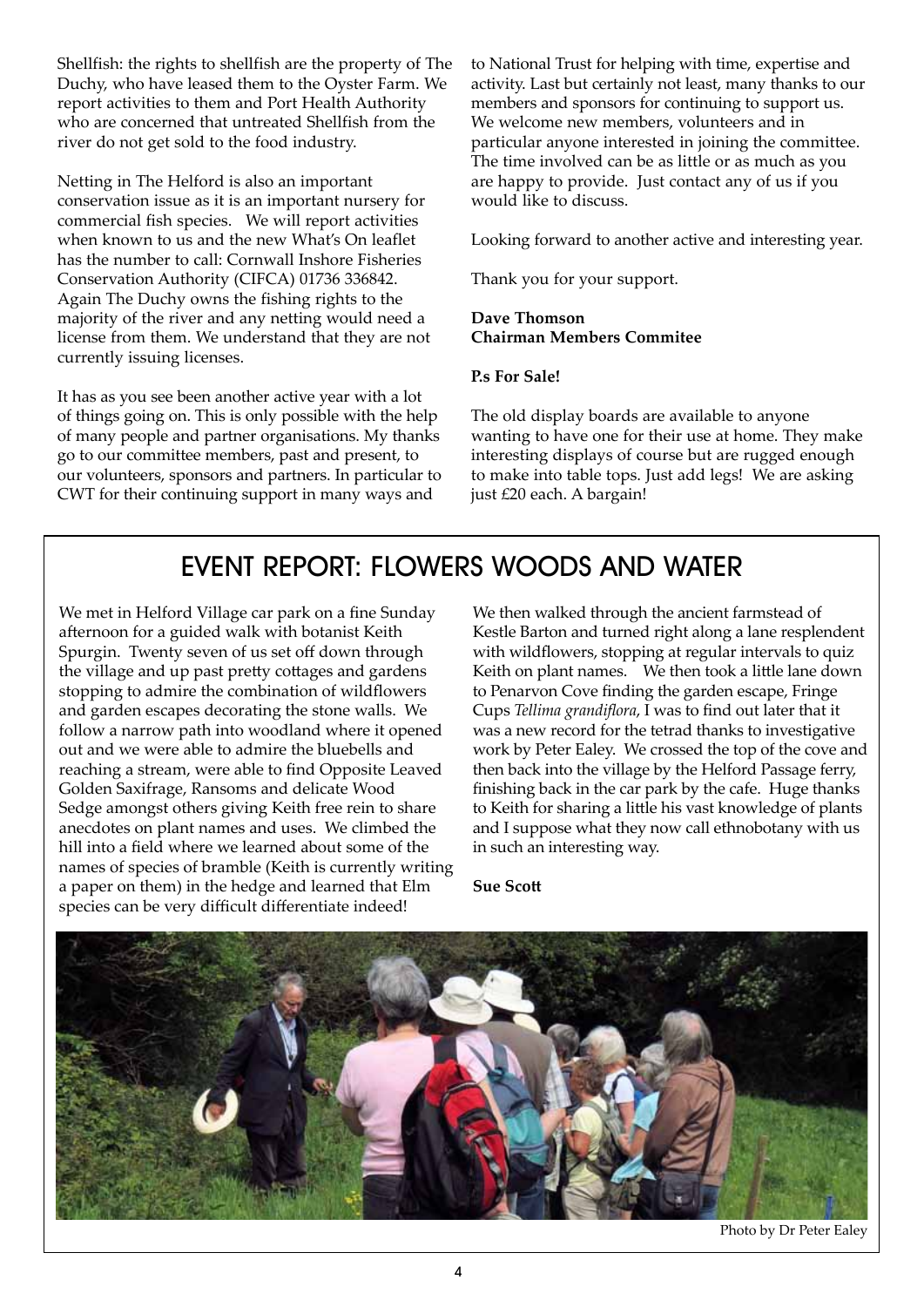# BAIT DIGGING IN GILLAN CREEK

**Bait digging is facilitated in the Gillan Creek area by its easy access due to the road bounding its northern banks and by the fact that both Gillan Creek and Harbour dry out at low tide. Bait digging is known to have an adverse impact on the sediment structure and communities and also to have a significant effect on important predator populations such as wading birds, by depletion of their food source and human disturbance of their roosting and feeding areas.**

Amongst all the creeks in the Helford River, Gillan Creek, only 1.2 km long and 120 m wide, is unique. It is the only creek to be fronted by well developed spits and a narrow tidal inlet, features, which are well developed in the Rade de Brest in Brittany, where they are considered to be of national importance. Seaward of the tidal inlet is a series of bars and channels comprising a well-developed shingle ebb delta. Landward of the intervening spits is a 200m long shingle flood tide delta. Behind this the creek becomes increasingly dominated by tidal mud flats, except around Carne where coarser sediments are deposited by the streams that drain its two catchment areas. Within only a distance of 1 km, Gillan Creek contains the full transition from a fluvial through tidal to a coastal dominated environment. As such it could be regarded as the Helford in miniature and an ideal, easily accessible, study area for the processes operating in the Helford catchment ecosystem as a whole.

Bait digging for both rag and lug worms, as well as the well known traditional Good Friday trigging fiesta, has long been undertaken in the area seaward of the spits. This is a relatively high energy environment



dominated by ebb tidal currents and wave action. The intensity of the latter is, however, dependent upon wind direction, and greatest with easterly winds. Lug worm bait digging also takes place in the 900 m long, low energy sector between the flood tidal delta and the fluvially dominated area around Carne. This low energy part of the creek is where the tidal mud flats are best developed. It is known from recent catchment studies that the rate of mud deposition here is not constant but associated with episodic spikes of high discharge particularly in winter months. Large areas of this critically important intertidal sector have been turned over for lug worms in individual pits landward of the flood tidal delta and more menacingly one individual is trenching areas of the Creek farther landward. The failure of bait diggers to backfill their operations prolongs the duration of winnowing of fine sediment through tidal current and wave action.

**Dr Peter Ealey**

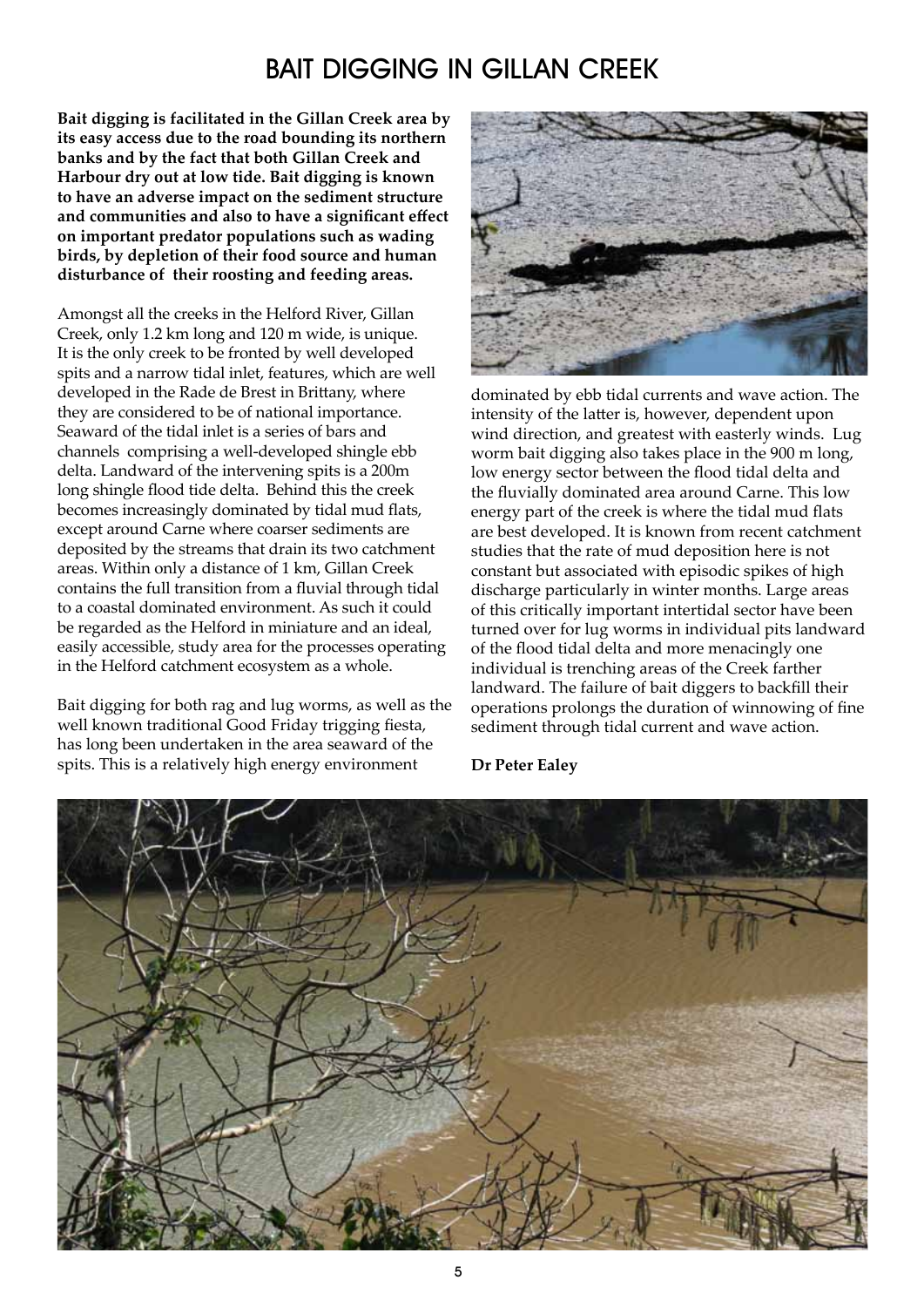# Update on Gillan Creek's Glossy Ibis

Reported in the last newsletter as having been seen in Gillan Creek in October last year, there have been numerous discontinuous sightings since then over the last six months. As a result it is become clear that the Ibis has overwintered in the Creek area. This is not the first time that the Glossy Ibis has overwintered in Cornwall. There have been reports of similar overwintering in Chapel Amble near Padstow in 2012 and Tregony. The first major influx of the Ibis into the British Isles appears to have been in 2007 and since 2009 there has been an annual influx of at least 20 birds. Although the Ibis in Gillan Creek is not ringed, it has become clear from the identification of ringed birds elsewhere in the country that most of the birds originate from south-west Spain or southern France. The Glossy Ibis appears to be following the same range expansion into England as that of the Lesser Egret some 20 years ago.

If Glossy Ibises start breeding in Cornwall and the Helford as a whole as seems likely, a preliminary picture of what this will look like can be deduced from observations in Gillan Creek this winter and particularly this spring. It has clearly adapted well to all the habitats of the creek which vary considerably over it's less than a mile length. It is equally at home in the area around Carne where the River Durra and enters the creek, on the intertidal flats farther seaward and Gillan harbour which is exposed to more coastal conditions. It has been seen flying between the these habitats. It seems to get on with other birds in the Creek which include Common Sandpipers, Curlews,

Egrets (Lesser), Greenshanks, various types of gulls, Kingfishers, Mallards, Oyster Catchers, Redshanks, Shelducks and breeding Swans. It clearly gets on with egrets feeding in the same habitats and roosting on the same fallen trees when the tide comes in. It seems to be an irrelevance as far as the Mallards and the Mute Swans are concerned. It doesn't seem to have any problems with the quarrelsome larger Shelduck breeding pairs on the mud flats. It has been noticed that the Redshanks, when feeding in the restricted margins of the creek as the Ibis when the tide comes, tend to step warily around the Ibis if they want to pass. Unfortunately the relations of the Ibis with the curlews which it resembles with its beak shape (in fact the Glossy Ibis has been known as the Black Curlew) remain a mystery. They have rarely been seen together. However Curlews and Lesser Egrets happily co-habit.

### **Dr Peter Ealey**



# The Bait Diggers code of Conduct as published in our Leaflet

- **• Back-fill all diggings.** This minimises disturbance to the animals left & doesn't interfere with other beach users.
- **• Avoid digging close to boat moorings or causing disturbance to them.** This is particularly important Easter to end of October.
- **• Obtain permission before crossing private land but preferably use public rights of way.** This safeguards access to the worm beds for the future.
- **• Put rocks back as you found them especially when collecting peeler crabs.**
- **• Do not trap seaweed beneath them.**
- **• Do not dig in the upper shore areas.** This is the lugworm nursery area.
- **• Remember: all Lug leave a cast, other bait worms don't.**
- **• Thin casts are made by small worms, thick casts by large ones.**
- **• Do not take more worms than you can use or keep.**

This applies to bait purchases, even if you can afford to waste money!

- **• Leave undersized worms.** 4" for Lug and 6" for King Rag. They are your future supply of bait.
- **• Do not dig in April & May as King Rag are spawning.**
- **• Ripe worms are easy to recognise they are bright green.**
- **• Observe sensible safety precautions on the muddy shores.**
- **• Avoid digging alone, leave location details & expected return time with responsible adult, carry mobile phone, whistle and rope.**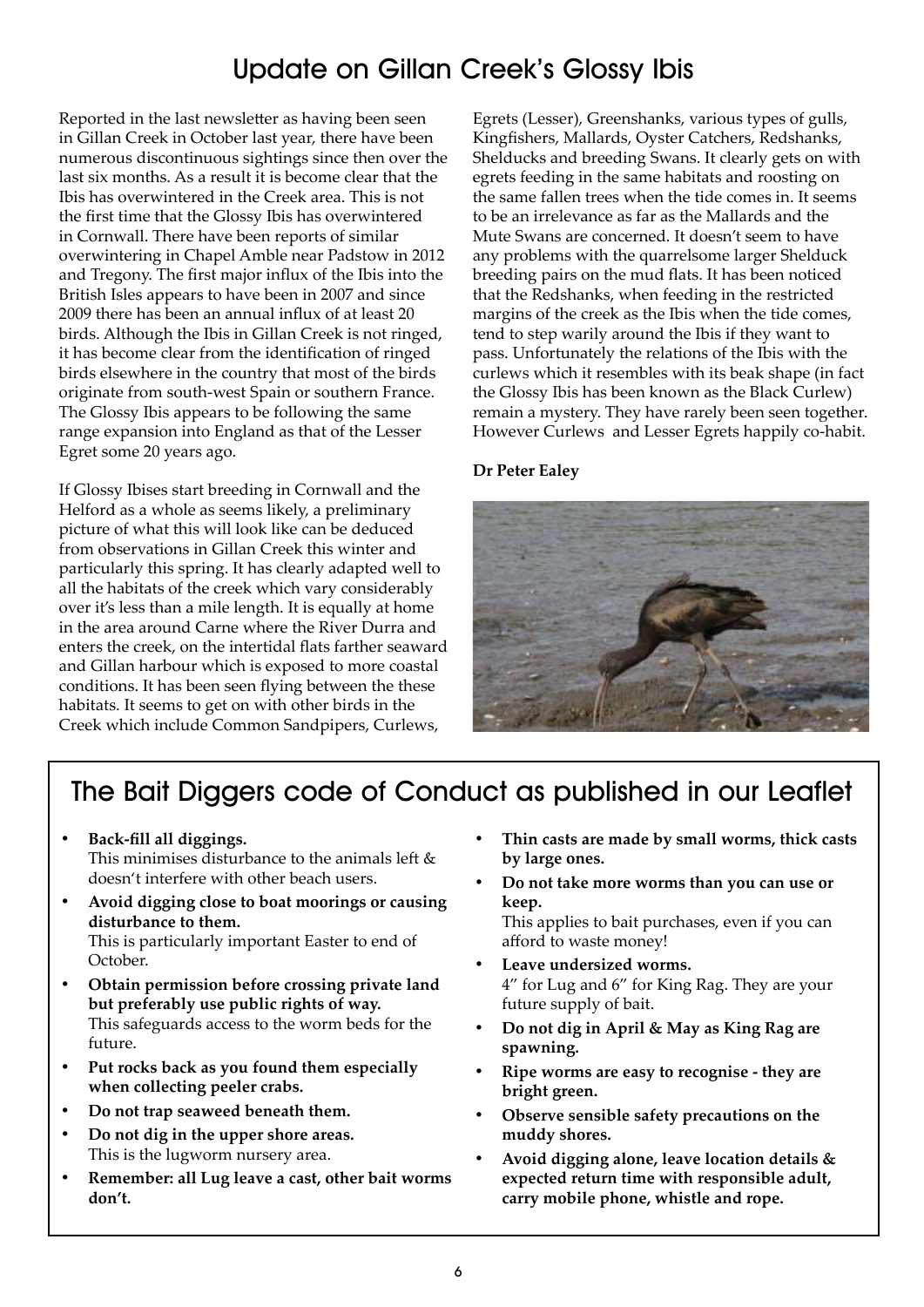## Group Coordinator's Update

**Hello, I hope you enjoy the new format for the Newsletter of a Spring/Summer edition and an Autumn/Winter one. This spreads out the news a bit and takes the preparation away from the more busy times of the year. Anyone who would like to contribute an article about living and working around the Helford River is more than welcome to, it can be as short as you like up to about 750 words plus pictures. Annie Jenkin made some time to contribute some of her lovely photos that she has taken around the river and I would like to have more of that from you all please!**

I have managed to get to all the events so far and am starting to get to know our regular participants well; we have been blessed so far with good weather for our outdoor events, fingers crossed for the Conservation Cruise! There are still tickets left if you would like to come aboard for a guided trip up the river with information on the bird life, history, industry and other activity from our local experts. We also have activities for the children with Claire Scott of the Wild Lizard project and her helpers on board.

We are planning a Helford River Roadshow for next year, showcasing the geography of the river, the human activities both past and present, to be taken around the villages in the catchment area of the river. The project is still in its infancy but if any of you have any interesting photographs historical or present day that you think will be useful and indeed any memories you would like to off load to me then please get in touch. I can come and interview you and photos can be scanned and quickly returned. Please contact me on 01326 340961 email coordinator@helfordvmca.co.uk or catch me at one of our events. Sadly these past few months we have lost some of our founder members and supporters from our group. John Froggatt, David Nightingale and John Green. John Froggatt formed part of the early committees to help with the accounts, I was privileged to meet him last year and his widow Joyce is still a stalwart supporter of the Group, regularly attending events. John Green best known here probably for his founding of the Helford River Children's Sailing Trust. All my four children, now adults, were taught to sail through the HRCST so I



David Nightingale

personally owe a huge debt to him and his energy and vision. He was a regular at our Saturday night talks at Gweek Village Hall and member of our advisory group, Pam Tompsett tells me he was active with the Group well before he came to live at Calamansack.

David Nightingale put in huge time and effort for a number of years to the membership committee and the Cornwall Wildlife Trust.

**Sue Scott**

## Photographer Profile

**My name is Annie Jenkin and I grew up at St.Anthony. Gillan creek and the Helford have always been very special to me and I try to come back as much as I possibly can now that I live in Bristol. Having grown up in this area I have always been fascinated by the sea and I'm at my happiest when I'm on, near or under the water. I went on to study a BSc in Marine Geography and a MSc in Marine Environmental Protection. I now work as a freelance marine scientist offshore. Projects include ROV surveys to map areas of cold water reefs, marine mammal observation, using underwater cameras and taking grab samples.** 

My favourite things to do around the river are walk to Bosahan beach from St.Anthony to Helford or vice-versa, walk through the woods at Carne, kayak up Carne creek and potter around the river on boats. I definitely want to end up living in this area - it's the best!



Editors Note- You will find Annie's photos dotted about in the newsletter, we would like to run this feature in the future with other keen photographers, please send to the coordinator with a few words about yourself and your connection with the Helford River.